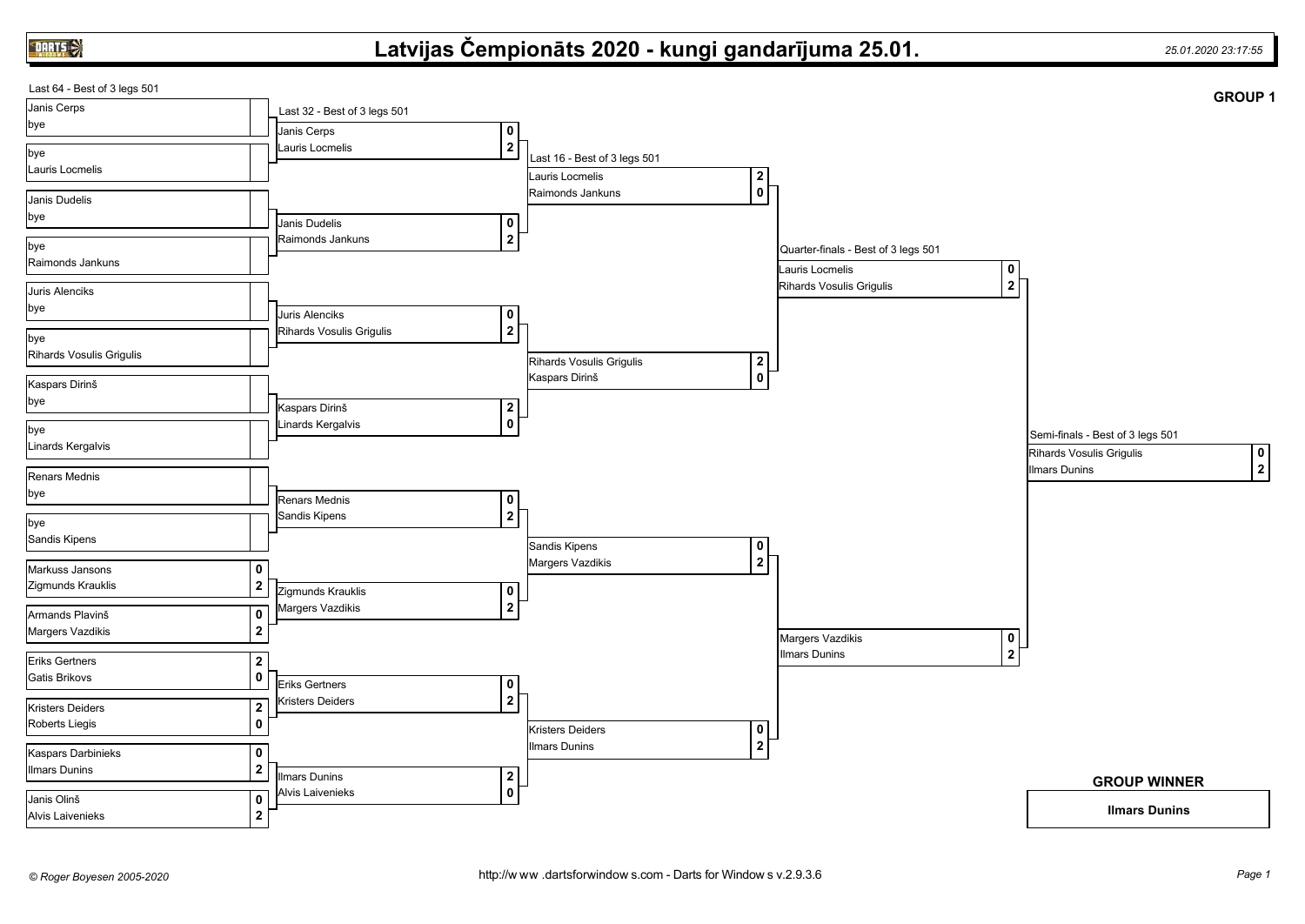**DARTS** 

## **Latvijas Čempionāts 2020 - kungi gandarījuma 25.01.** *25.01.2020 23:17:55*